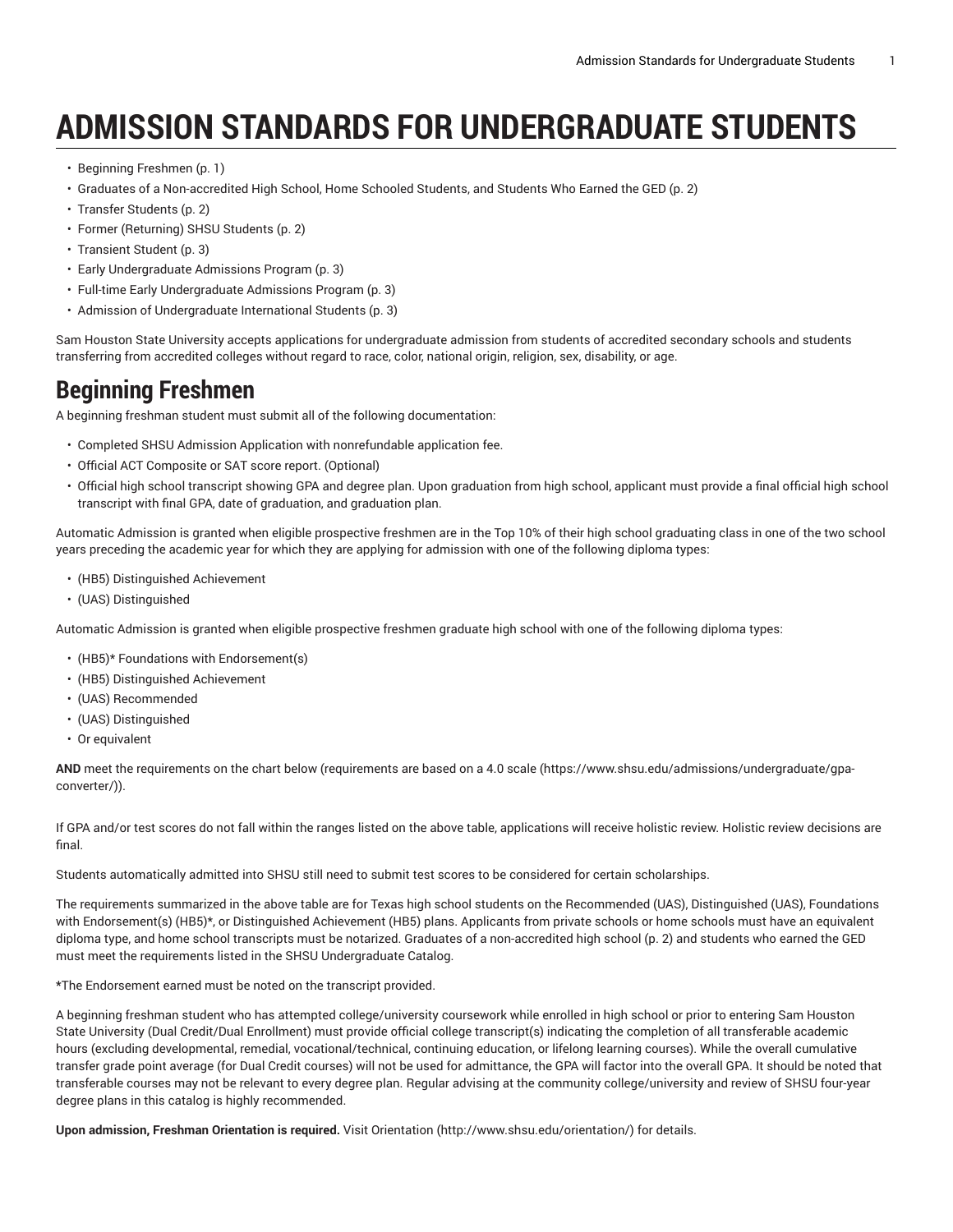# <span id="page-1-0"></span>**Graduates of a Non-Accredited High School, Home Schooled Students, and Students Who Earned the GED\***

Graduates of a non-accredited high school, home-schooled students, and students who earned the GED must submit the following documentation:

- Completed SHSU Admission Application with nonrefundable application fee.
- Official ACT Composite or SAT score report. (Optional for graduates of non-accredited high school and home schooled students)
- Official high school transcript showing GPA or official GED certificate with GED scores. If the student is home schooled, a notarized copy of the transcript must be provided. Upon graduation, applicants must provide a final official transcript showing final GPA and date of graduation.

Sam Houston State University will admit a student who has obtained a GED based on the following criteria:

- Score of at least 21 on the ACT Composite or 1090 on the SAT (evidence based reading/writing + math).
- Present an official copy of the GED certificate with GED scores in lieu of a transcript.

**Upon admission, Freshmen Orientation is required.** See [Orientation](http://www.shsu.edu/orientation/) (<http://www.shsu.edu/orientation/>) for details.

<span id="page-1-1"></span>\*Home schooled students must meet the same admissions requirements as referenced in the [Beginning](#page-0-0) Freshmen ([p. 1](#page-0-0)) section above.

### **Transfer Students**

A transfer student is defined as an undergraduate student who has completed a minimum of 12 hours of transferable academic coursework from a college and/or university accredited by an agency recognized by the Texas Higher Education Coordinating Board after high school graduation. Transferable academic coursework is defined as those attempted hours of coursework which are applicable to a baccalaureate degree program.

### **Transfer Students from U.S. Colleges or Universities**

Undergraduate students who transfer to Sam Houston State University from a college or university of recognized standing must provide all of the following documentation:

- Completed SHSU Admission Application with nonrefundable application fee.
- Official transcript(s) from all colleges and universities attended.

#### **Transfer Student Requirements:**

12-17 hours must have a cumulative grade point average of 2.5 or higher on transferable hours. 18+ hours must have a cumulative grade point average of 2.0 or higher on transferable hours.

Undergraduate students who transfer from a college or university accredited by an agency recognized by the Texas Higher Education Coordinating Board **with less than 12 transferable hours** must meet the standards of [beginning](#page-0-0) freshmen [\(p. 1](#page-0-0)) students as well as have a cumulative grade point average of a 2.5 or higher on transferable hours.

Students who are currently suspended, dismissed or expelled from another college or university are not eligible for admission to Sam Houston State University.

### **Transfer of Credit**

Sam Houston State University accepts a maximum of 66 semester credit hours plus 4 hours of activity-based physical education (kinesiology) for a total of 70 semester credit hours from the accredited community colleges attended. Please visit Texas Common Course Numbers for information about Texas Common Course Numbers and equivalent SHSU courses.

All academic courses attempted at a college or university accredited by an agency recognized by the Texas Higher Education Coordinating Board will be reviewed for transferability. Sam Houston State University reserves the right to refuse courses taken at U.S. schools other than those accredited by an agency recognized by the Texas Higher Education Coordinating Board. It should be noted that transferable courses may not be relevant to every degree plan. Regular advising at the community college and review of SHSU four-year degree plans in this catalog is highly recommended.

# <span id="page-1-2"></span>**Former (Returning) SHSU Students**

All former SHSU students who did not attend the University within the last year must submit all of the following:

- SHSU Admission Application for undergraduate admission (readmit) with the nonrefundable application fee.
- Official transcript(s) from all institutions attended since last attending SHSU.

All students applying for readmission into the university must present a minimum, combined grade point average of 2.0 or higher on all transferable hours.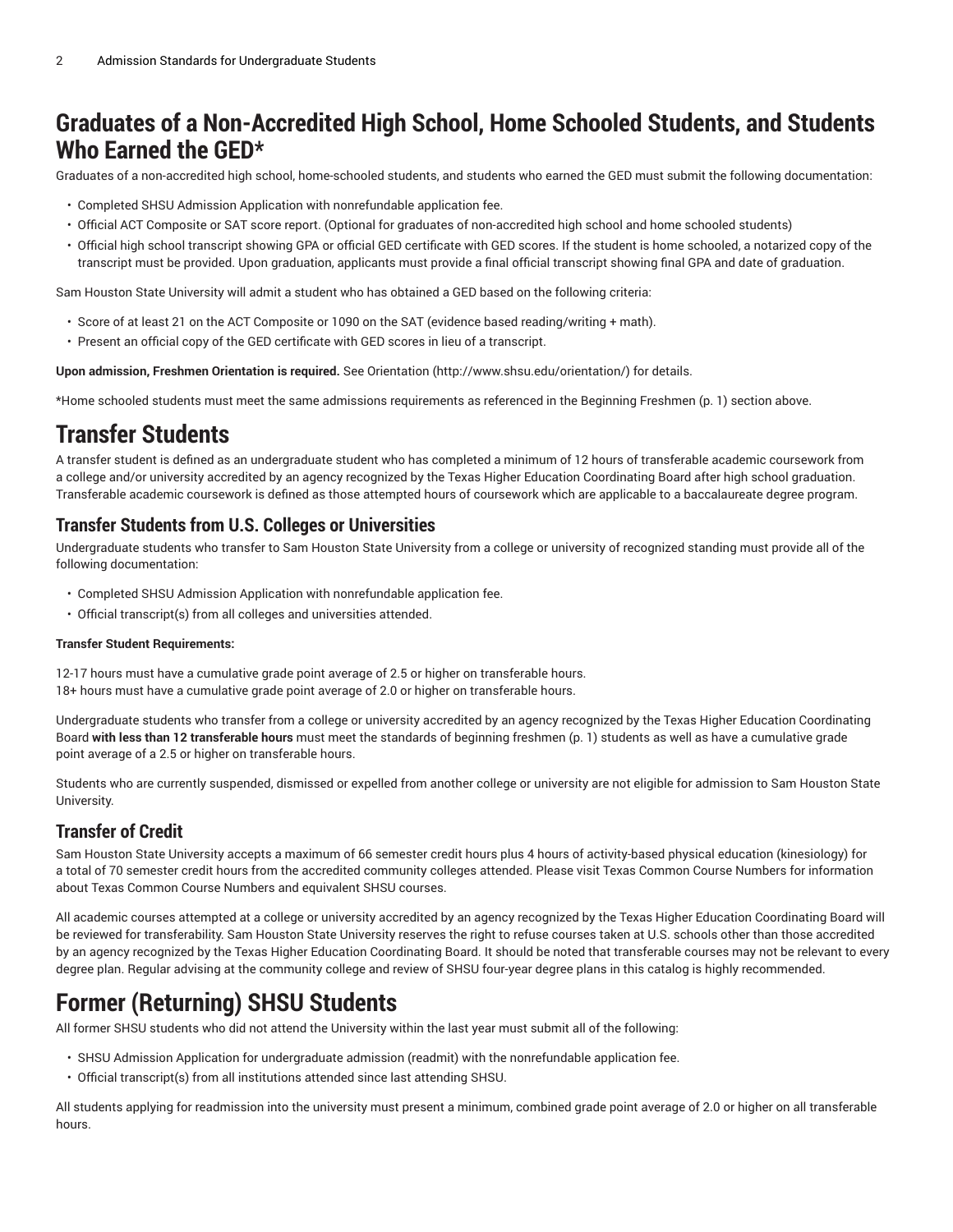# <span id="page-2-0"></span>**Transient (Visiting) Students**

Students enrolled at another institution of higher education (home institution) wishing to attend Sam Houston State University for one semester with the intention of transferring credits to their home institution, must meet the following requirements:

- Be regularly enrolled in a degree-seeking program at their home institution and eligible to re-enroll.
- Provide official transcript from home institution.
- Complete the Transient Application on Apply [Texas](https://www.shsu.edu/admissions/apply-texas.html) ([https://www.shsu.edu/admissions/apply-texas.html\)](https://www.shsu.edu/admissions/apply-texas.html).
- Pay the non-refundable application fee.

Students admitted under this option are considered non-degree seeking and are not eligible for financial aid. Credit and grade points earned as a transient student will not be used toward admission to Sam Houston State University at a future date.

# <span id="page-2-1"></span>**Early Undergraduate Admissions Program**

High school students who have completed the sophomore year may be accepted to attend classes at Sam Houston State University. To be accepted to attend classes, the students must provide official documentation for the criteria listed below, complete the SHSU Admission Application, and pay the nonrefundable application fee. To qualify for the Early Undergraduate Admissions Program, a high school student must meet the following criteria:

- Be in the top 25% of the graduating class
- Have the intent to return to high school and complete the senior year
- Have the recommendation of the high school principal or counselor
- Have written permission of the parent or guardian
- Provide verification of TSI status
- Submit the completed Early Admission form

Students admitted under this option are considered non-degree seeking and are not eligible for financial aid. Upon graduation from high school, the student must submit a new undergraduate application to change the classification from "Early Admissions" to "Undergraduate Student" and meet the appropriate admission standards in order to continue taking classes at Sam Houston State University.

# <span id="page-2-2"></span>**Full-Time Early Undergraduate Admissions Program Requirements**

Sam Houston State University recognizes that in some instances a truly gifted student may receive considerable educational benefit from a full-time early undergraduate admissions program to a college or university.

To be admitted to SHSU, the student must provide official documentation for the criteria listed below, complete the SHSU Admission Application, and pay the nonrefundable application fee. High school students desiring to enter a full-time early undergraduate admissions program must fulfill the following requirements:

- Complete the junior year of high school
- Be in the top 10% of the graduating class
- Score 27 or higher on the ACT Composite or 1270 or higher on the SAT (evidenced based reading/writing + math)
- Provide letters of recommendation from the high school principal and two other high school teachers
- Provide a signed letter from the student's parents or guardian stating that they understand the program and approve of the student's participation
- Have a personal interview with the Admissions Committee

Students admitted under this option are considered non-degree seeking and are not eligible for financial aid. Upon graduation from high school, the student must submit a new undergraduate application to change the classification from "Early Admissions" to "Undergraduate Student" and meet the appropriate admission standards in order to continue taking classes at Sam Houston State University.

# <span id="page-2-3"></span>**Admission of Undergraduate International Students**

All undergraduate international students must submit the Apply Texas Application (International) and pay the nonrefundable application fee in U.S. currency. All undergraduate international students must declare a major (other than Integrated Studies) on the application for admission.

Sam Houston State University has five categories of undergraduate international students:

- beginning [international](#page-3-0) freshmen who have graduated from a high school outside the United States or a country whose primary mode of [instruction is English \(p. 4](#page-3-0)),
- beginning [international](#page-3-1) freshmen who have graduated from a high school in the U.S. [\(p. 4](#page-3-1)),
- transfer [international](#page-4-0) students who have attended a college or university from outside the U.S. [\(p. 5\)](#page-4-0),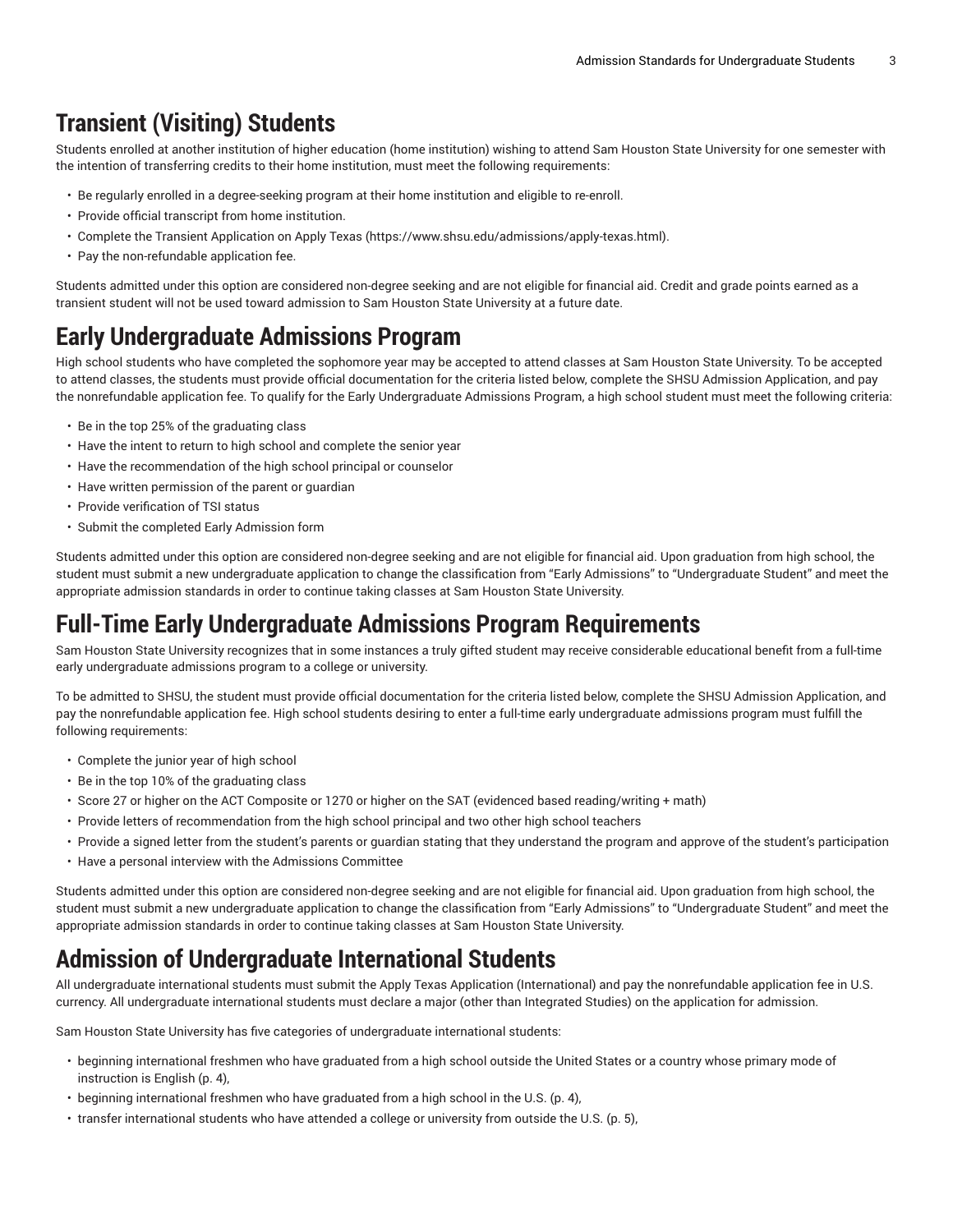- transfer [international](#page-4-1) students who have attended a college or university in the U.S. and have obtained less than 30 transferable hours [\(p. 5](#page-4-1)), and
- <span id="page-3-0"></span>• transfer [international](#page-5-0) students who have attended a college or university in the U.S. and have obtained at least 30 transferable hours ([p. 6](#page-5-0)).

### International students who are beginning freshmen graduating from a high school outside the U.S. or a country **whose primary mode of instruction is English must provide the following:**

#### **Admission Requirements/Documentation**

- Completed Apply Texas Application (International) with nonrefundable application fee (must declare a major other than Integrated Studies).
- Official TOEFL score of at least 79 (iBT or iBT Special Home Edition), IELTS of at least 6.5, or Duolingo EPT score of at least 105, if English is not their first language.
- Copy of high school transcript OR official evaluation of high school transcript from a NACES accredited evaluation company.
- Official evaluation of high school transcript from a NACES accredited evaluation company.
- Certified English translations for documents submitted in a language other than English.
- Must have a minimum GPA of 2.5.

#### **Enrollment Requirements**

- Current proof of financial support. The student's or sponsor's bank statement(s) on bank letterhead indicating an amount of deposit equal to the estimated expense for one year at the University. Visit the Office of [International](https://www.shsu.edu/dept/international-programs/) Programs ([https://www.shsu.edu/dept/international](https://www.shsu.edu/dept/international-programs/)[programs/\)](https://www.shsu.edu/dept/international-programs/) for further details.
- Home country address. Regardless of current residency, students must provide a home country address for the processing of the I-20 A/B. Visit the Office of [International](https://www.shsu.edu/dept/international-programs/) Programs [\(https://www.shsu.edu/dept/international-programs/\)](https://www.shsu.edu/dept/international-programs/) for further details.
- Copies of immigration documents (i.e., passport photo page, visa, and I-94).
- To ensure that all undergraduate admission and immigration papers are in order, international students are required to visit the Office of International Programs immediately upon arrival on campus. Telephone (936) 294-4737 or e-mail Office of [International](mailto:oip@shsu.edu) Programs [\(oip@shsu.edu](oip@shsu.edu)).
- All international students are required to purchase the University's Group Hospitalization, Medical Evacuation, and Repatriation Insurance available to all eligible SHSU students. Further information concerning this required coverage may be obtained from the University Health Center. Telephone (936) 294-1805.

**All International Students are required to complete** [International Student Orientation](https://www.shsu.edu/dept/international-programs/international-students-and-scholars/international-orientation.html) **(**[https://www.shsu.edu/dept/international-programs/](https://www.shsu.edu/dept/international-programs/international-students-and-scholars/international-orientation.html) [international-students-and-scholars/international-orientation.html](https://www.shsu.edu/dept/international-programs/international-students-and-scholars/international-orientation.html)**), in lieu of New Student Orientation.** Contact the Office of International Programs at (936) 294-4607 for information concerning this specialized orientation session.

### <span id="page-3-1"></span>International students who are beginning freshmen graduating from a high school in the U.S. must provide the **following:**

#### **Admission Requirements/Documentation**

International students who are **beginning freshmen** graduating from a high school **in the U.S**. must meet the same admissions requirements as referenced in the [Beginning](#page-0-0) Freshmen ([p. 1](#page-0-0)) section above.

Students must declare a major other than Integrated Studies.

#### **Enrollment Requirements**

- Current proof of financial support. The student's or sponsor's bank statement(s) on bank letterhead indicating an amount on deposit equal to the estimated expense for one year at the University. Visit the Office of [International](https://www.shsu.edu/dept/international-programs/) Programs ([https://www.shsu.edu/dept/international](https://www.shsu.edu/dept/international-programs/)[programs/\)](https://www.shsu.edu/dept/international-programs/) for further details.
- Home country address. Regardless of current residency, students must provide a home country address for the processing of the I-20 A/B. Visit the Office of [International](https://www.shsu.edu/dept/international-programs/) Programs [\(https://www.shsu.edu/dept/international-programs/\)](https://www.shsu.edu/dept/international-programs/) for further details.
- International Student Adviser's Report. This form is to be completed and signed by the student and an adviser at the U.S. high school.
- Copies of immigration documents (i.e., passport photo page, visa, and I-94).
- To ensure that all undergraduate admission and immigration papers are in order, international students are required to visit the Office of International Programs immediately upon arrival on campus. Telephone (936) 294-4737 or e-mail [oip@shsu.edu](mailto:oip@shsu.edu).
- All international students are required to purchase the University's Group Hospitalization, Medical Evacuation, and Repatriation Insurance available to all eligible SHSU students. Further information concerning this required coverage may be obtained from the University Health Center. Telephone (936) 294-1805.

**All International Students are required to complete** [International Student Orientation](https://www.shsu.edu/dept/international-programs/international-students-and-scholars/international-orientation.html) **(**[https://www.shsu.edu/dept/international-programs/](https://www.shsu.edu/dept/international-programs/international-students-and-scholars/international-orientation.html) [international-students-and-scholars/international-orientation.html](https://www.shsu.edu/dept/international-programs/international-students-and-scholars/international-orientation.html)**), in lieu of New Student Orientation.** Contact the Office of International Programs at (936) 294-4607 for information concerning this specialized orientation session.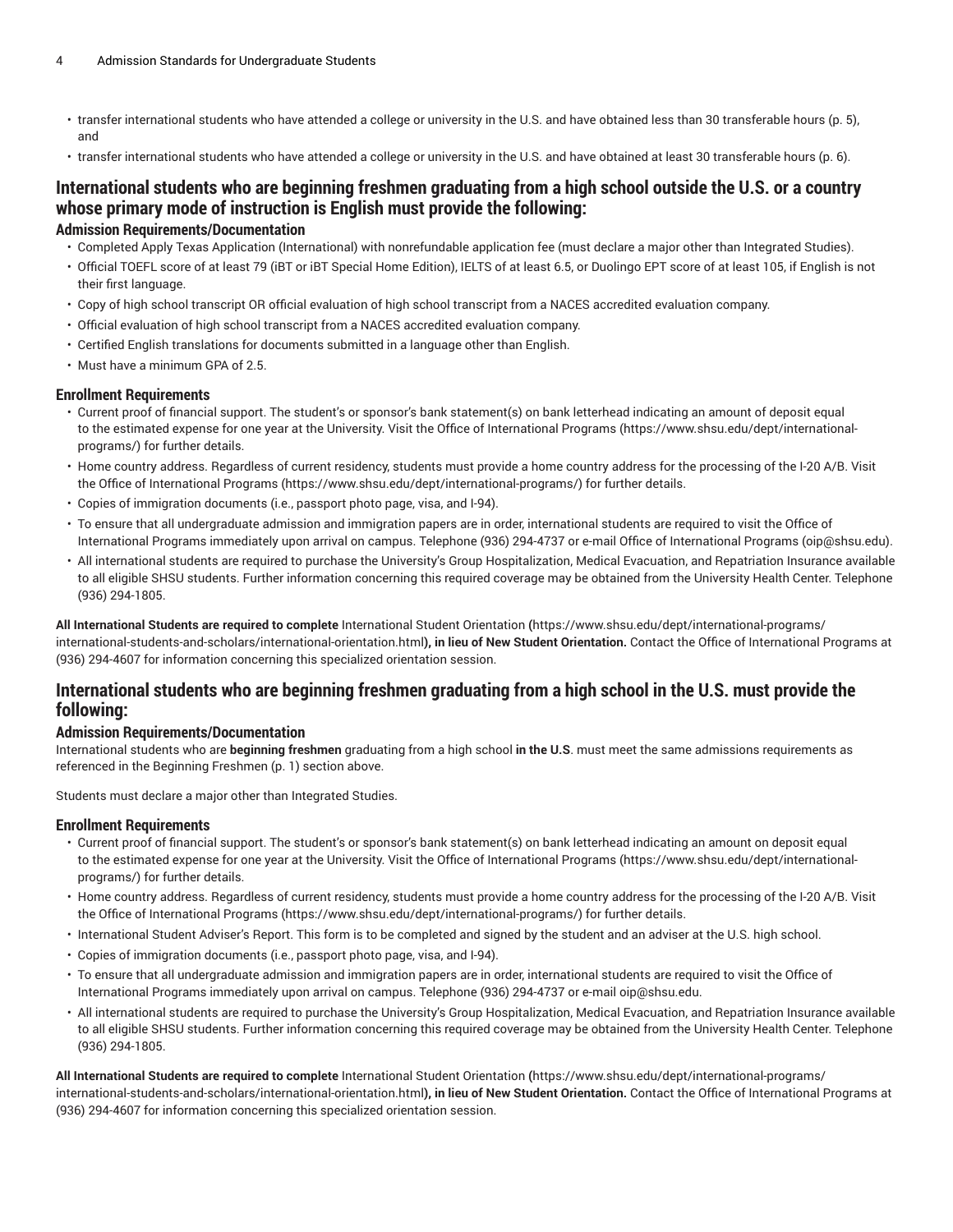### <span id="page-4-0"></span>International students who are transfer students who attended a college or university outside the U.S. must provide **the following:**

#### **Admission Requirements/Documentation**

- Completed Apply Texas Application (International) with nonrefundable application fee (must declare a major other than Integrated Studies).
- Official TOEFL score of at least 79 (iBT or iBT Special Home Edition), IELTS of at least 6.5, or Duolingo EPT score of at least 105, if English is not their first language.
- Official evaluation of **all** transfer work from a NACES accredited evaluation company (World Education Services, etc.).
- Certified English translations for documents submitted in a language other than English.

#### **Enrollment Requirements**

- Current proof of financial support. The student's or sponsor's bank statement(s) on bank letterhead indicating an amount on deposit equal to the estimated expense for one year at the University. Visit the [International](https://www.shsu.edu/dept/international-programs/) Programs (<https://www.shsu.edu/dept/international-programs/>) for further details.
- Confirmation of dependents. If dependents will accompany the student to the U.S., provide each dependent's full name, date of birth, country of citizenship, and relationship to the student. For each dependent the dollar amount of financial support must be increased by the following amounts: \$2,000 for a spouse, \$2,000 for the first child, and \$1,000 for each additional child. Visit [International](https://www.shsu.edu/dept/international-programs/) Programs [\(https://www.shsu.edu/](https://www.shsu.edu/dept/international-programs/) [dept/international-programs/\)](https://www.shsu.edu/dept/international-programs/) for further details.
- Home country address. Regardless of current residency, students must provide a home country address for the processing of the I-20 A/B. Visit the [International Students \(https://www.shsu.edu/admissions/international/](https://www.shsu.edu/admissions/international/)) website for further details.
- Copies of immigration documents (i.e., passport photo page, visa, and I-94).
- To ensure that all undergraduate admission and immigration papers are in order, international students are required to visit the Office of International Programs immediately upon arrival on campus. Telephone (936) 294-4737 or e-mail [oip@shsu.edu](mailto:oip@shsu.edu).
- All international students are required to purchase the University's Group Hospitalization, Medical Evacuation, and Repatriation Insurance available to all eligible SHSU students. Further information concerning this required coverage may be obtained from the University Health Center. Telephone (936) 294-1805.

**All International Students are required to complete** [International Student Orientation](https://www.shsu.edu/dept/international-programs/international-students-and-scholars/international-orientation.html) **(**[https://www.shsu.edu/dept/international-programs/](https://www.shsu.edu/dept/international-programs/international-students-and-scholars/international-orientation.html) [international-students-and-scholars/international-orientation.html](https://www.shsu.edu/dept/international-programs/international-students-and-scholars/international-orientation.html)**), in lieu of New Student Orientation.** Contact the Office of International Programs at (936) 294-4607 for information concerning this specialized orientation session.

### <span id="page-4-1"></span>International students who are transfer students who attended a college or university in the U.S. and have obtained **less than 30 transferable hours must provide the following:**

#### **Admission Requirements/Documentation**

- Completed Apply Texas Application (International) with nonrefundable application fee (must declare a major other than Integrated Studies).
- Official TOEFL score of at least 79 (iBT or iBT Special Home Edition), IELTS of at least 6.5, or Duolingo EPT score of at least 105, if English is not their first language.
- Official transcripts from all colleges/universities attended.
- 12-17 hours must have a cumulative grade point average of 2.5 or higher on transferable hours.
- 18+ hours must have a cumulative grade point average of 2.0 or higher on transferable hours.
- Undergraduate students who transfer from a college or university of recognized standing with less than 12 transferable hours must meet the standards of [beginning](#page-0-0) freshmen ([p. 1\)](#page-0-0) students as well as have a cumulative grade point average of a 2.5 or higher on transferable hours.
- Students who are currently suspended, dismissed or expelled from another college or university are not eligible for admission to Sam Houston State University.

#### **Enrollment Requirements**

- Current proof of financial support. The student's or sponsor's bank statement(s) on bank letterhead indicating an amount on deposit equal to the estimated expense for one year at the University. Visit [International](https://www.shsu.edu/dept/international-programs/) Programs [\(https://www.shsu.edu/dept/international-programs/](https://www.shsu.edu/dept/international-programs/)) for further details.
- Confirmation of dependents. If dependents will accompany the student to the U.S., provide each dependent's full name, date of birth, country of citizenship, and relationship to the student. For each dependent the dollar amount of financial support must be increased by the following amounts: \$2,000 for a spouse, \$2,000 for the first child, and \$1,000 for each additional child. Visit [International](https://www.shsu.edu/dept/international-programs/) Programs [\(https://www.shsu.edu/](https://www.shsu.edu/dept/international-programs/) [dept/international-programs/\)](https://www.shsu.edu/dept/international-programs/) for further details.
- Home country address. Regardless of current residency, students must provide a home country address for the processing of the I-20 A/B. Visit the Office of [International](https://www.shsu.edu/dept/international-programs/) Programs [\(https://www.shsu.edu/dept/international-programs/\)](https://www.shsu.edu/dept/international-programs/) or further details.
- International Student Adviser's Report. This form is to be completed and signed by the student and an adviser at the U.S. high school.
- Copies of immigration documents (i.e., passport photo page, visa, and I-94).
- To ensure that all undergraduate admission and immigration papers are in order, international students are required to visit the Office of International Programs immediately upon arrival on campus. Telephone (936) 294-4737 or e-mail [oip@shsu.edu](mailto:oip@shsu.edu).